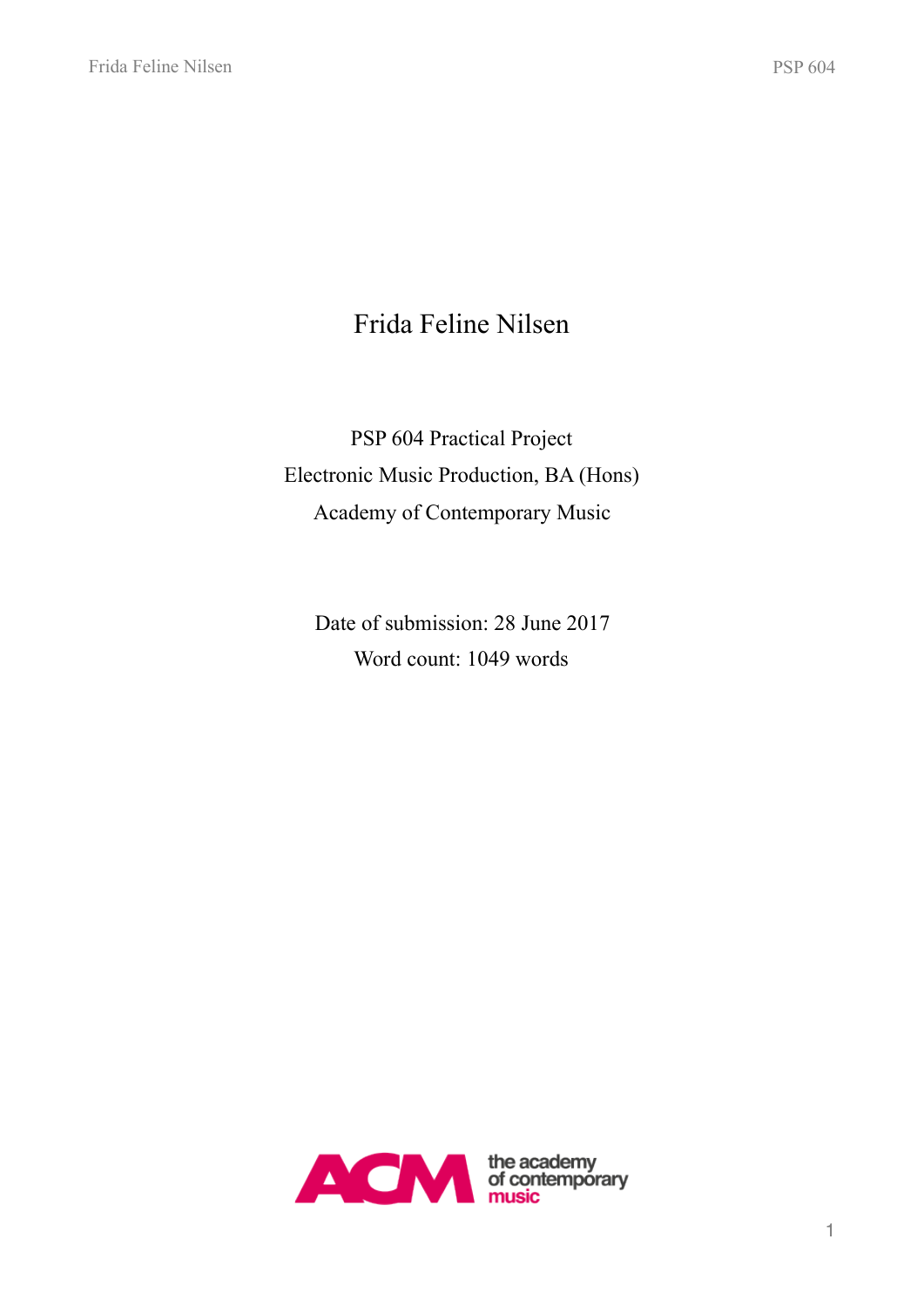# <span id="page-1-0"></span>**Table of Contents**

| Table of Contents           | 2 |
|-----------------------------|---|
| Introduction                | 3 |
| <b>Black Rock Leitmotif</b> | 4 |
| Life & Death Leitmotif      | 5 |
| Appendix A                  | 6 |
| Appendix B                  | 6 |
| Appendix C                  | 6 |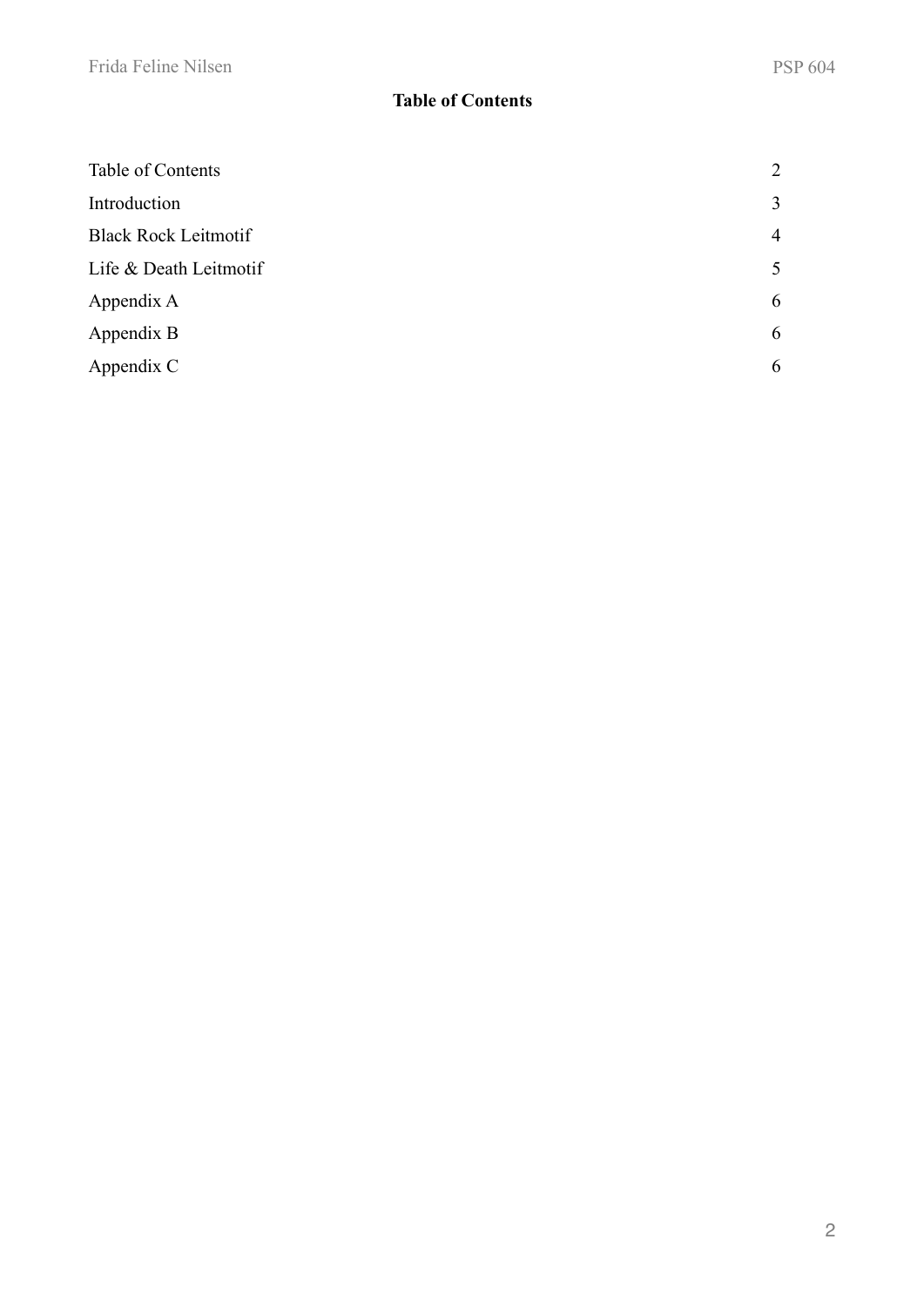#### <span id="page-2-0"></span>**Introduction**

Music composed, arranged, produced and mastered by Frida Feline Nilsen Violin performed by Gabriel Demko

The topic Leitmotif was chosen as a subject to investigate so that the author could gain a deeper understanding of the effect it has on the viewer in terms of recognition of specific characters, places and actions, within live action entertainment media such as feature film and television.

From a questionnaire conducted on fifty-eight film- and Tv-show enthusiasts, it is clear that the use of musical themes is certainly having an effect when it comes to the audience's recognition of certain elements within a narrative work. According to the data collected from the various email interviews (listed in the result section of the dissertation), the purpose of a leitmotif is to represent specific characters, places, ideas or actions in a story. This study also shows that participants share the same view of what a leitmotif is and what its main function in a film or television-show is.

To put this knowledge into something more concrete, a decision was made to compose and produce two separate leitmotifs, each one representing a different mood, place, theme or character. In addition to this a first-timer's video guide to leitmotifs was made to meet the needs of those who incline more toward a fundamental visual clarification, rather than starting the learning process by reading on the subject. The reason Frida chose this as her practical project was because she wanted to convey the importance of leitmotifs in live action entertainment media, and also demonstrate how this technique is capable of making certain moments more memorable. Frida wanted to show how the use of a leitmotif quickly gives viewers information about what is going on in the narrative, and to demonstrate how it matches the activity and mood of a scene.

One scene was selected from the author's favourite Tv-show *Lost (S.1, E.23),* and the other excerpt was selected from a short film/music video (which has not been released yet) by the Norwegian hiphop band Stavanger Lowdown. The reason why Frida had access to material from a video that has not been released yet is because she is close friends with the members of the band. She was allowed to use material from their video on condition that the content was not uploaded publicly before the video was released.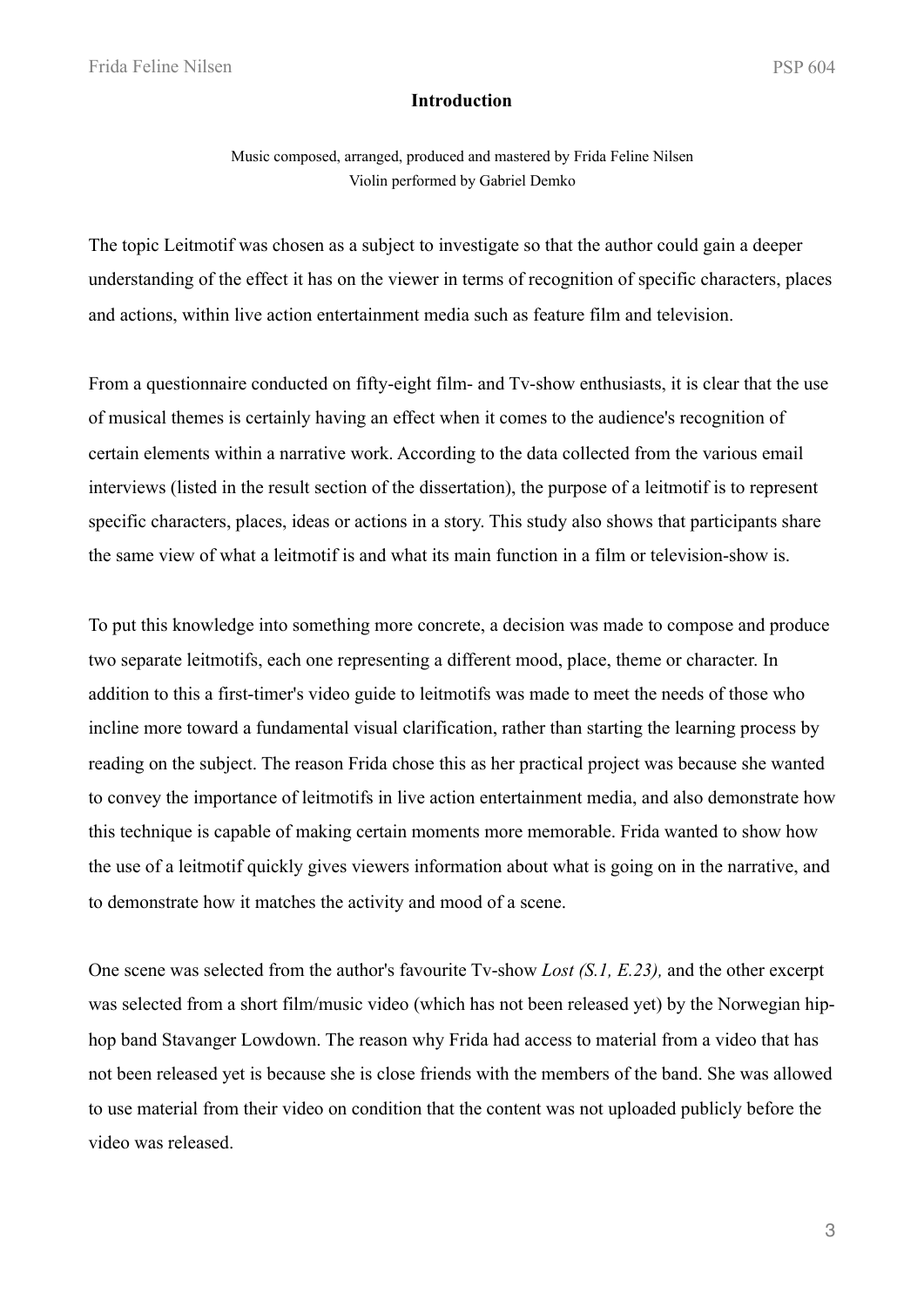After a lot of investigation, a scene from *Lost* was found with minimal dialogue where Rousseau guides a group of people into the "Dark Territory" to an old shipwreck called the *Black Rock*, located in the middle of the jungle, as they were in the need of dynamite. According to Frida, this particular scene reflects mystique, confusion, adventure and a feeling of tension. The aim for this chosen excerpt was to compose a short leitmotif which represented the given moods by utilising musical elements such as dissonance, dynamics and evolving harmonies that resonates in an unpleasant way.

#### <span id="page-3-0"></span>**Black Rock Leitmotif**

The goal for this particular excerpt was to compose a leitmotif that reflects the overall mood of the location where the scene takes place. The people who have not seen *Lost* before might not understand what is actually happening in this specific scene, but the fact that they get introduced to an old shipwreck in the middle of the jungle, automatically gives the viewer a hint about the character's thoughts and the underlying emotions/energy of the place. In order to strengthen the director's intentional feelings for this scene, Frida composed a repeating violin melody that begins low in volume and slowly increases as the scene progresses. The note G from a Cello instrument is then presented after five bars to reinforce the feeling of tension and potential danger. Nothing mirrors the tension like a melodic cue revealing to the viewer that something frightening is about to happen. Then a second violin harmony is slowly introduced to the music, to help the audience understand that the characters are witnessing something they might perceive as shocking and inexplicable.

When the camera angle moves from the group of people to the shipwreck, glissando (pitch bend) were applied to the violin performance to evoke a completely different mood within the scene. This pitch bend also represent the sensation of astonishment that the characters clearly show in facial expression in this particular scene. The leitmotif then evolves towards its climax, and this is the part where dissonance and odd harmonies play simultaneously to represent the finding of the old shipwreck. Continuous strokes from Taiko drums (triggered in Kontakt library) replicates the sound of cannons being shot from a distant location. The combination of musical techniques such as staccato, legato and glissando helps to mirror the scene sonically and thus creates a chaotic soundscape filled with increasing tension and mystery.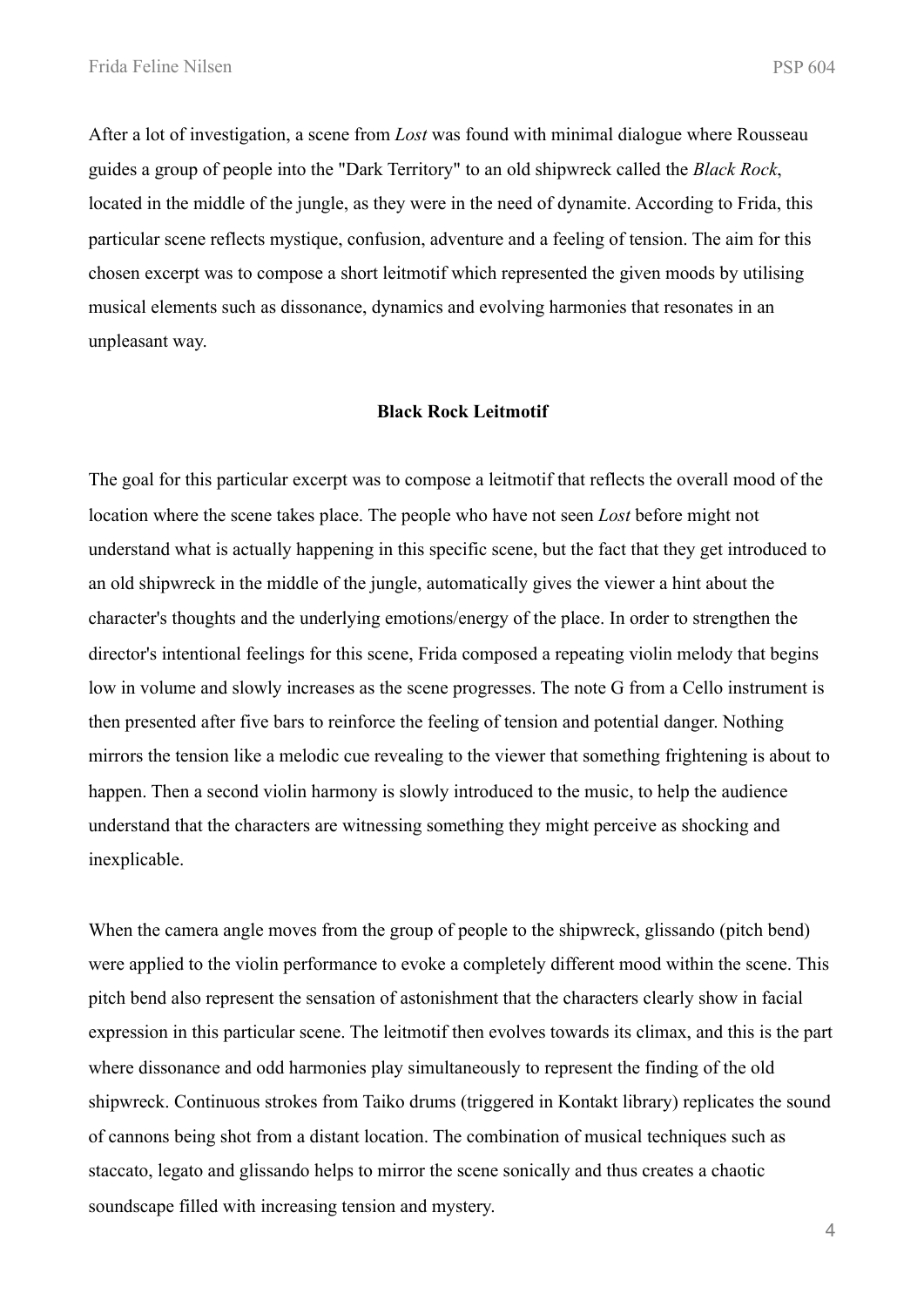Frida Feline Nilsen PSP 604

#### <span id="page-4-0"></span>**Life & Death Leitmotif**

To Frida, this is a strong scene that expresses the feeling of hovering between life and death. The shells on the seabed gives the viewer an illusion that the character is floating in the universe, preferably a space between the third "dimension" we live in and the fifth "dimension" that deals with being fully present in our own consciousness. This interpretation of the strong, evocative imagery of the scene was so appealing and inspiring, that Frida immediately decided to create a leitmotif associated with the character. Her goal was to compose a musical theme that represented the soul of the character. Frida wanted to convey the process in which the soul determines whether it is ready to leave the physical three-dimensional body and forever lay among the shells that surround him deeply on the seabed, or come back to the three dimensional "Earth plane".

*Life and Death* opens with two strokes of a heavily filtered kick drum, which is supposed to replicate the sound of the character's heartbeat. The low sub-bass note that is introduced simultaneously with the heartbeats indicates that time is still when his awareness floats somewhere between physical reality and higher dimensions. At 04 seconds, a simple and memorable melody comes into the arrangement associated with the character. The melody consists of only four notes, but it has the potential to be developed into a full piece of music. This leitmotif also has the potential to vary in instrumentation, harmonies, dynamics and rhythm depending on the location, action and mood of the narrative in which the character find himself in. It can for example be presented tenderly by changing the notes to a higher tessitura, but also angrily or sadly. This would of course completely change the entire vibe of the leitmotif.

*Life & Death* gives the audience an understanding to what the character is experiencing, thinking and feeling. The leitmotif involves the viewer in the drama by sonically revealing information about the character. The utilisation of really messed up notes indicates an unsettling atmosphere and perfectly complements the terror of not being fully conscious in his physical body. Its presence gives the audience a sense, either subconsciously or consciously, that the character is experiencing an out of body experience.